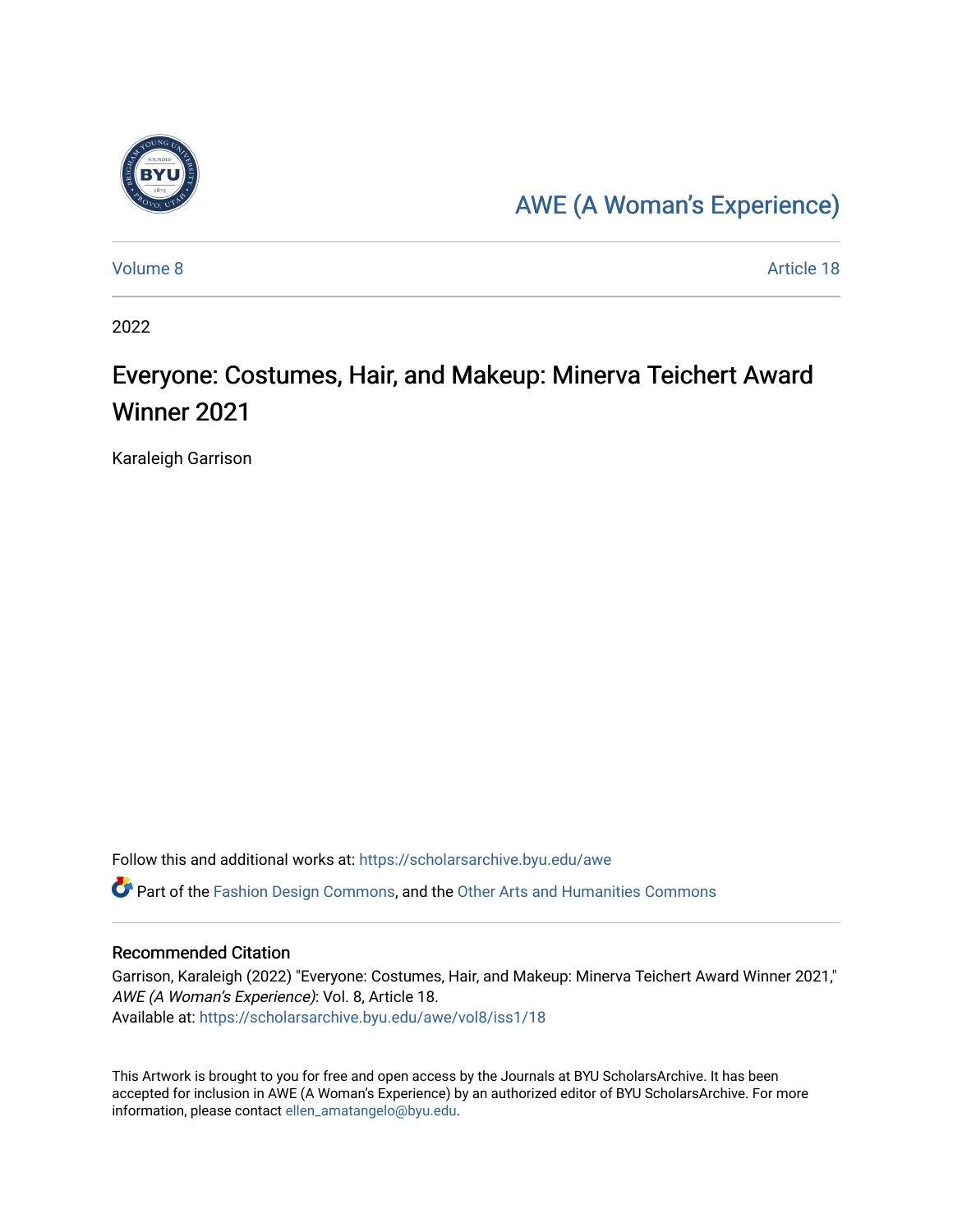# EVERYONE: Costumes, Hair, and Makeup

**Minerva Teichert Award Winner 2021**

**EVERYONE WAS A VIRTUAL ZOOM PRODUCTION WITH**<br>an all-female cast that played live on March 11–13th, 2021, produced<br>by the Brigham Young University theater department and directed<br>by Megan Sanborn Jones. Due to COVID restri an all-female cast that played live on March 11–13th, 2021, produced by the Brigham Young University theater department and directed by Megan Sanborn Jones. Due to COVID restrictions and precautions, none of the cast or crew met in person at all throughout the process of creating this piece. Penned by Ty Hawton, "Everyone" is an adaptation of the sixteenth century morality play entitled "Everyman." The show follows Everyone on her journey to death. In the story, Messenger sends Death down to earth to call Everyone to her reckoning. Everyone is unprepared and goes on a search for someone who will vouch for her at the final judgment. She calls on Friend, Cousin, Kin, and Riches, but none will come with her on her journey. Knowledge introduces her to Charity, and after giving away all her worldly wealth, Everyone is joined by Senses, Beauty, Strength, and Wit, who promise to go with her as far as they are able. They each fall away before the end of the journey, and in the end, the only one she needs beside her is Charity.

## **Costuming "Everyone"**

This show was a challenge to design not only because it was entirely virtual, which is a newly emerging field due to the recent pandemic, but also because all of the characters are archetypal manifestations. The director wanted to stay away from stereotypes in our portrayals, and as a team we chose very specific personalities to fit each archetype. For example, Senses, Beauty, Strength, and Wit represented the four stages of life for women: childhood, young adult, motherhood, and old age. Senses was a little girl, innocent and playful. Beauty was inspired by the natural beauty of the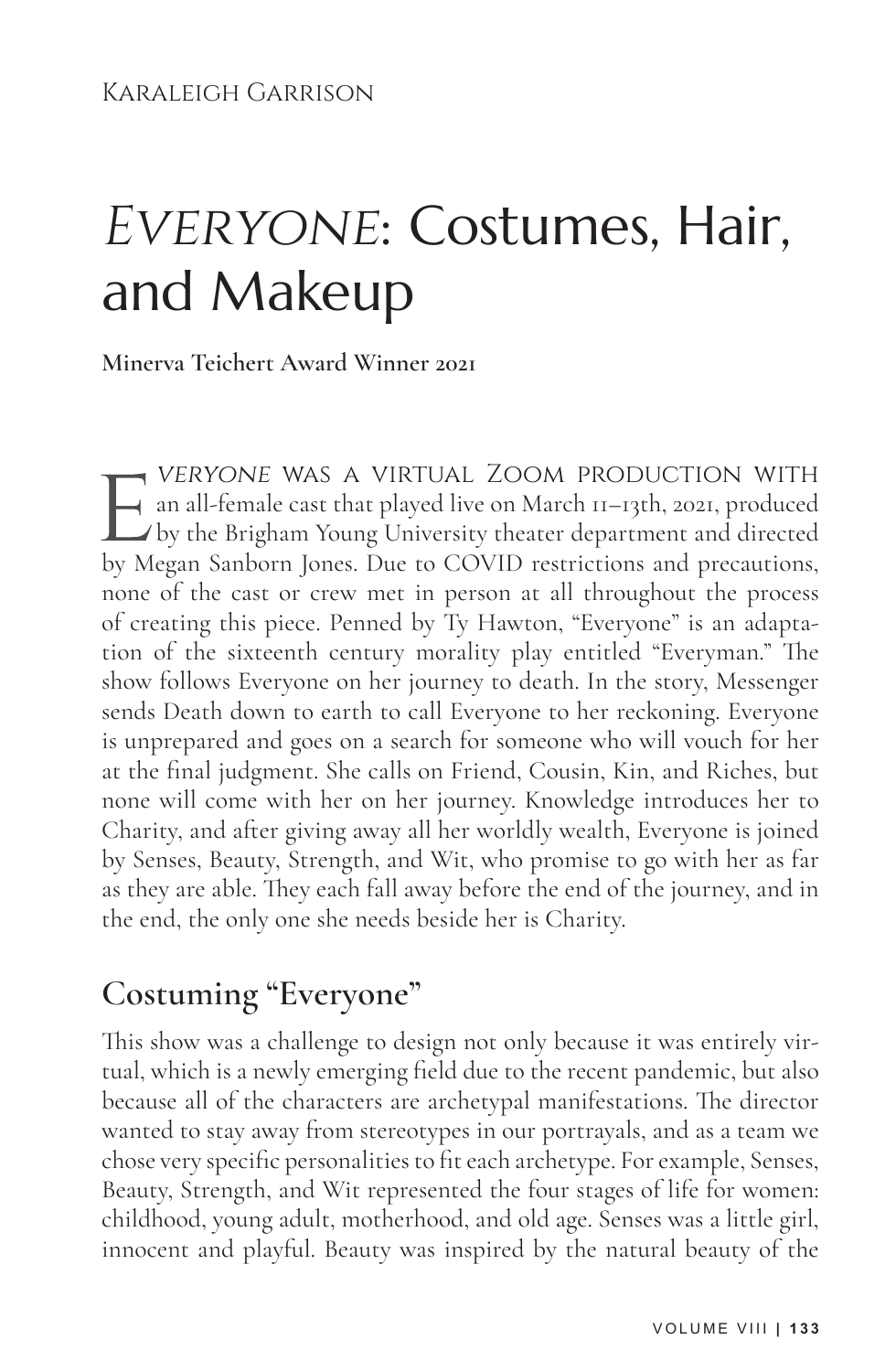earth- flowers, trees, rivers, etc. Strength was a new mother, complete with a messy bun and a newborn wrapped close to her chest. Wit was a loving grandmother, eager to bake cookies and comfort those around her. The four actresses who played Friend, Cousin, Kin, and Riches also played Senses, Beauty, Strength, and Wit, which added another element of difficulty. Due to the virtual nature of the show, each actress had to learn how to do her own makeup, put on her own wig(s), take her own measurements and do her own costume fitting, plus do all her costume changes alone. The nine actresses had twenty-two different costumes during this short, 45-minute production.

## **Makeup**

There is nothing simple about doing makeup for a Zoom production. It is a new medium that combines techniques from both stage and film in a unique way. Basically, the actresses use a ring light and a green screen to allow for more digital effects. The light washes out skin entirely, turning the actress a glowing, ghostly shade of white. Dark features pop, but even the darkest blush is difficult to detect. As a result, the actresses had to brush contouring powder over every inch of skin that would be seen—face, neck, ears, even hands—in order to show up at all on camera. In person they looked ridiculous, but on the Zoom screen they looked just right.

#### *Designing Messenger*

Messenger is an ethereal being, dressed in a flowy white blouse with a white pearl headband. Her makeup is stylized, with white dots above her perfect eyebrows, white eyeliner to help her eyes pop, and white glitter across her cheekbones, forehead, and lips. As the designer, I decided to test this look out on myself before teaching it to the actress. I tried white swirls along the sides of my face, which we soon realized would never be seen, as the actress faced forward the entire time. The initial test run allowed me to make changes that would make it easier for the actress to copy the look.

#### *Designing Death*

Death's makeup needed to be feminine and creepy, but not scary. It also had to be simple enough to teach virtually. When I tried the look on myself, I used black eyeshadow to create a skull-like appearance, white face paint to create teeth, and black glitter on my cheekbones. The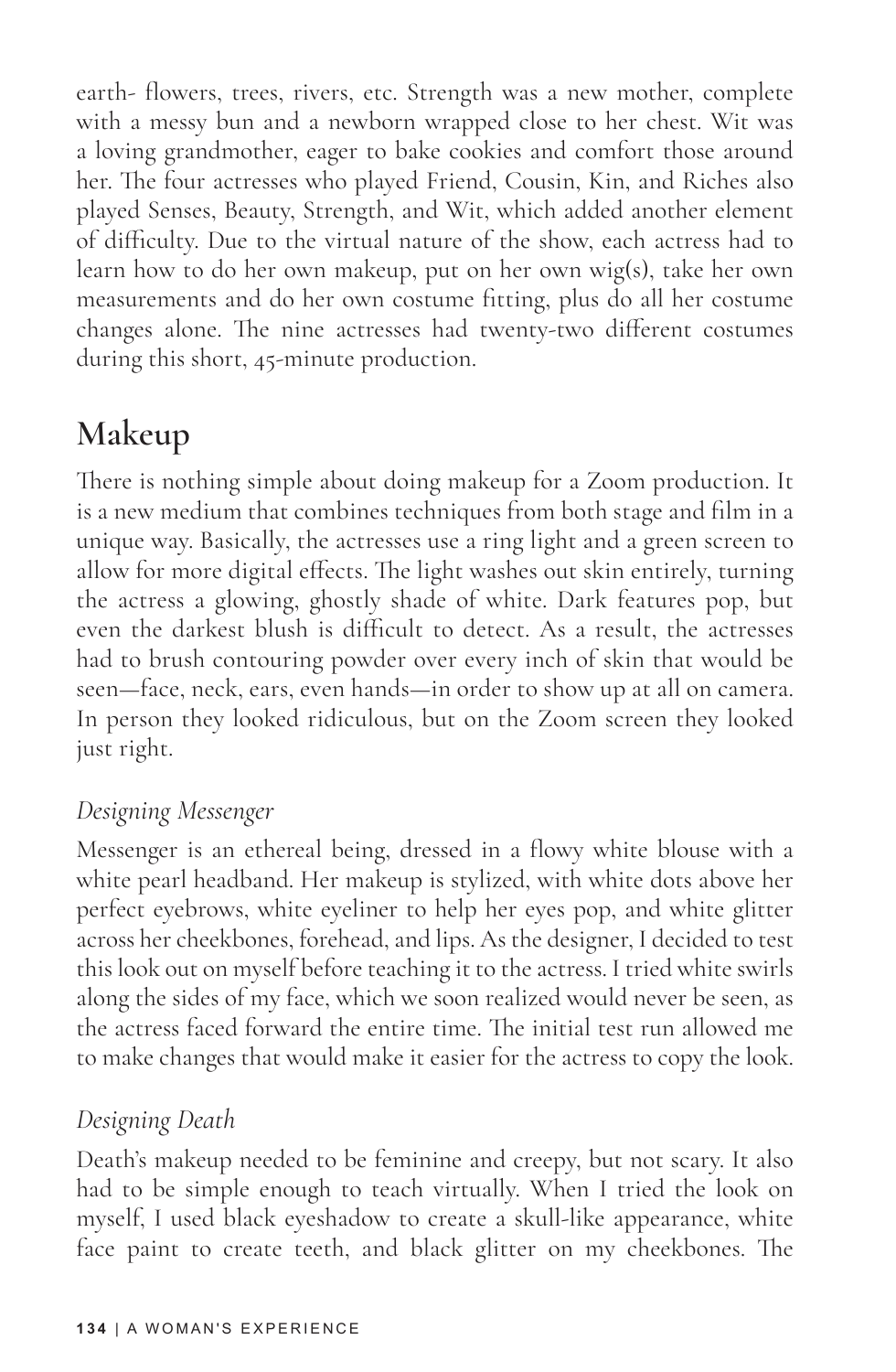smokey eyeshadow and false lashes made the look distinctly feminine. As we entered tech rehearsals and the lighting became more stable, we realized that the dark shadows were popping too much. Blending them out a bit more helped create the look we wanted.



PowerPoint slide depicting the "Death" character makeup.

### **Costumes**

Costuming a Zoom show is a unique challenge because you have to fit an entire character's look into a very small amount of space. As the actresses are only seen from the chest up, you basically get to work with a neckline and some jewelry. Additionally, each character had to be recognizable, distinct, and different from the actresses' previous look. This meant searching for a variety of necklines, colors, and accessories that would suit each unique character in the production and finding a way for them to work together harmoniously.

#### *Designing Everyone*

As the main character in this story, Everyone needed an iconic look that was both universal and timeless, but also fit her trope as a wealthy young business woman. After many ideas were exchanged, the director and I settled on a gorgeous blue velvet jacket, white button-up blouse, and shiny bustier, combined with a fabulous multi-strand necklace and large matching earrings. Unfortunately, we discovered in the process that the bustier couldn't be seen at all in our Zoom-square limitations, and it had to be cut from the final look.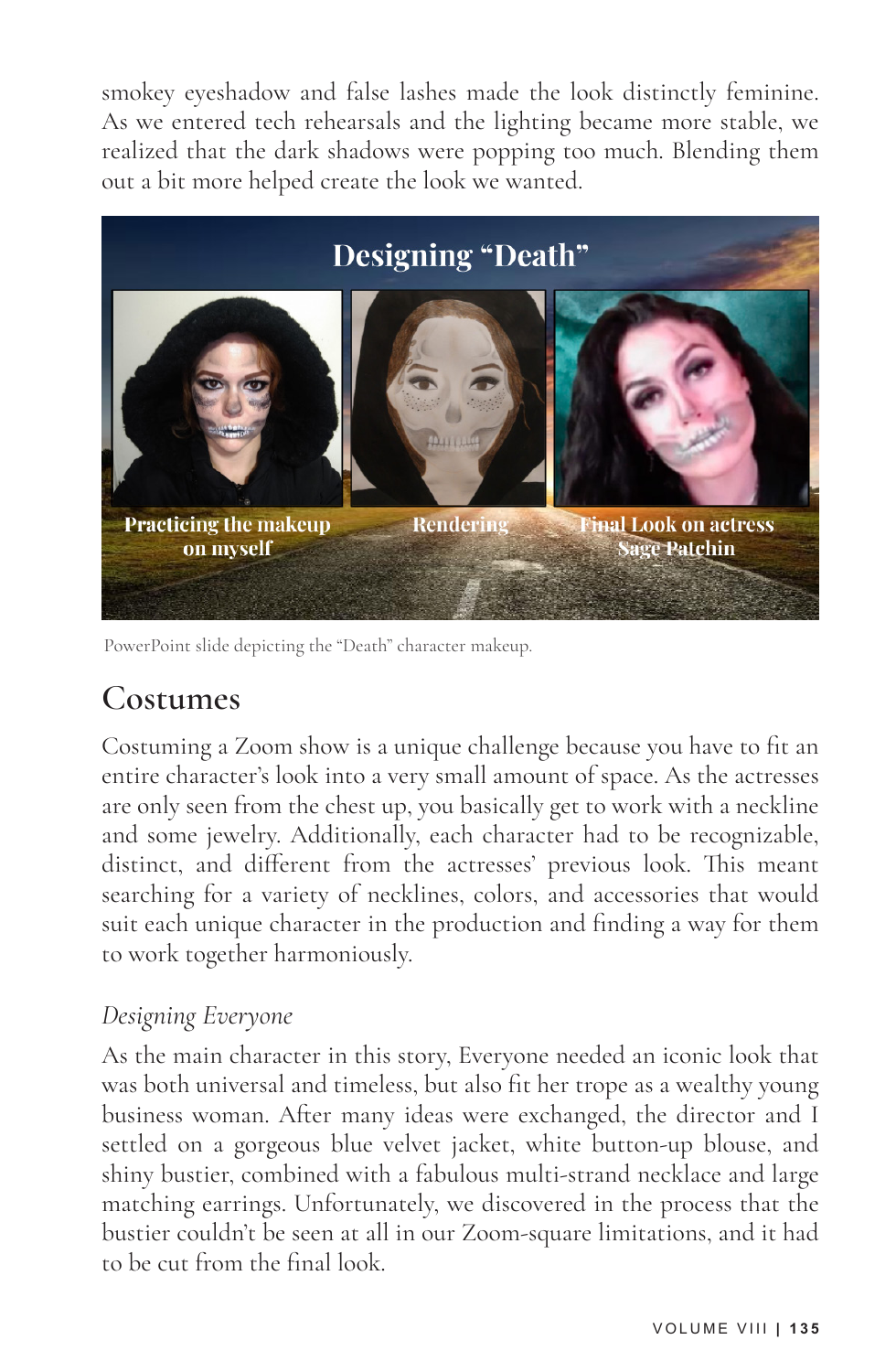#### *Designing Cousin and Strength*

It was a challenge to come up with a look for each individual character that would be simple enough for the actress to transition to in just a few minutes, but that also looked markedly different from each other. Cousin was an annoying, busy-body aunt, complete with a red beehive wig, cateye glasses, and a neck scarf. Hannah, our actress, had her long hair in braids so that the wig would sit right. She transitioned to Strength by quickly taking off the wig, taking the braids out, and throwing her hair into a classic messy bun.

#### *Designing Riches and Wit*

Riches was my favorite character to design. She wore 8 different necklaces, 8 different rings, a fascinator hair clip, and large earrings in addition to her sparkly tank and gold jacket. The tank we ordered for her turned out to be too big and had to have the shoulders pinned up, whereas the jacket was far too small and wouldn't fit over her arms. Without time to order replacements, we had to make do. Thankfully, the jacket sat perfectly over her shoulders and looked even better than it would have over her arms. Elizabeth, our actress, had quite the challenge in removing all those pieces to transition to Wit, for whom she wore a wig, but with practice she was able to nail that difficult costume change."



PowerPoint slide depicting the character design for "Riches" and "Wit."